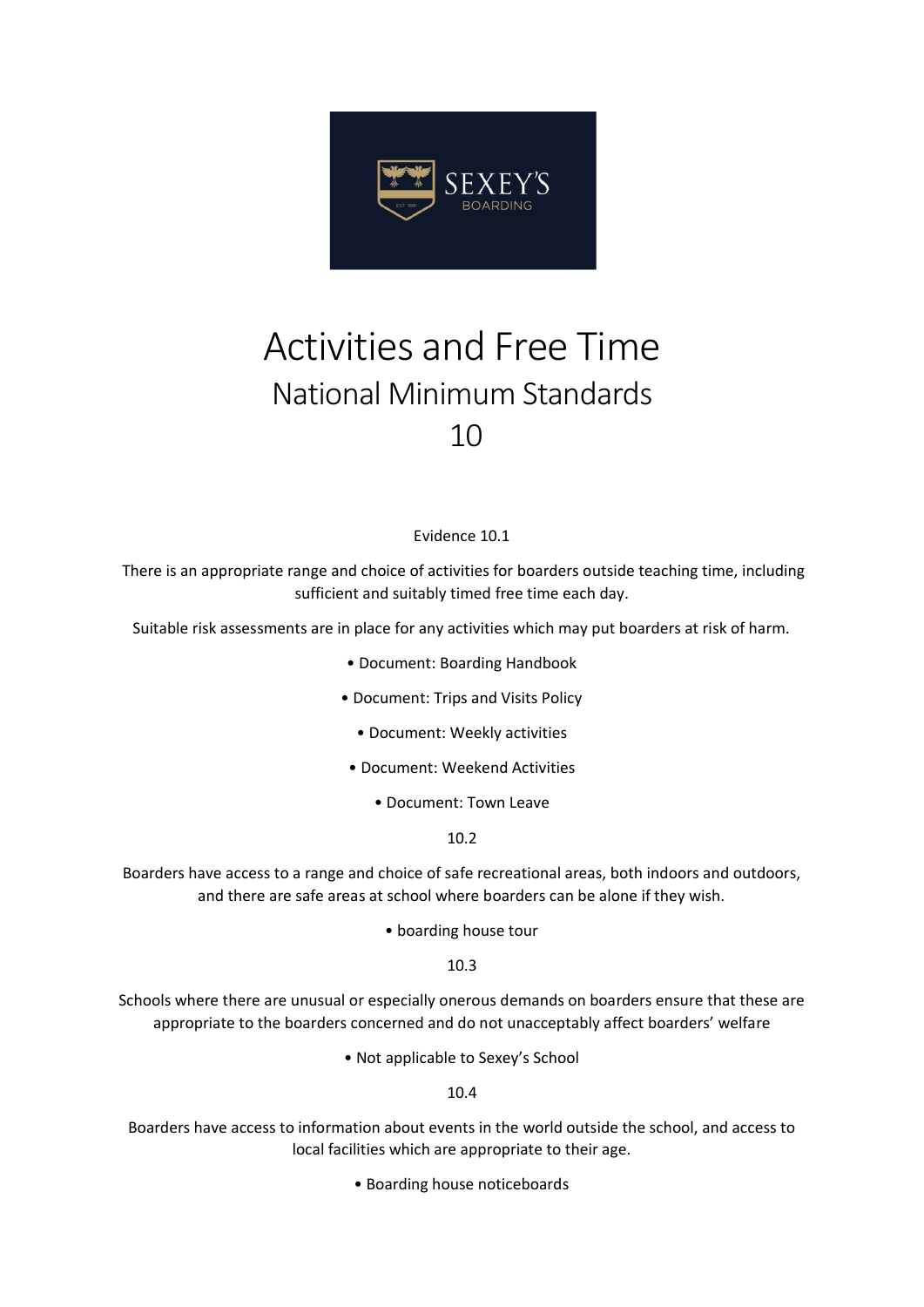- Digital television service

- Internet access

- Breakfast News reports daily

- Boarding staff

- Local shops (Town leave)

- Monthly magazines

## Trips and Visits Procedure

Sexey's School recognises the value and importance to offer its boarding students' opportunities outside of the school day to engage in a wide range of activities, this should also consider general interests across the wider house. All boarders will be provided with a list of weekday and weekend activities that they are able to sign up for each week, this will be made available to all students throughout the academic term. The list of these activities is also displayed in both boarding houses.

Weekday Activities Boarding students have access to a wide range of facilities on site including all the schools sporting facilities. Students have access to the following to use during their free time: -

> Common rooms - Playstation and Xbox - Board games - Computers - TV - Pool Table - Table Tennis - Musical instruments -boarding gym

Alongside this there is a weekday activity programme, this allows the above to have allocated time in addition to other clubs that are led by staff, some of which include:

- Craft Club
- Chess Club
- Music Clubs
- Science Club
- Numerous Sports Clubs